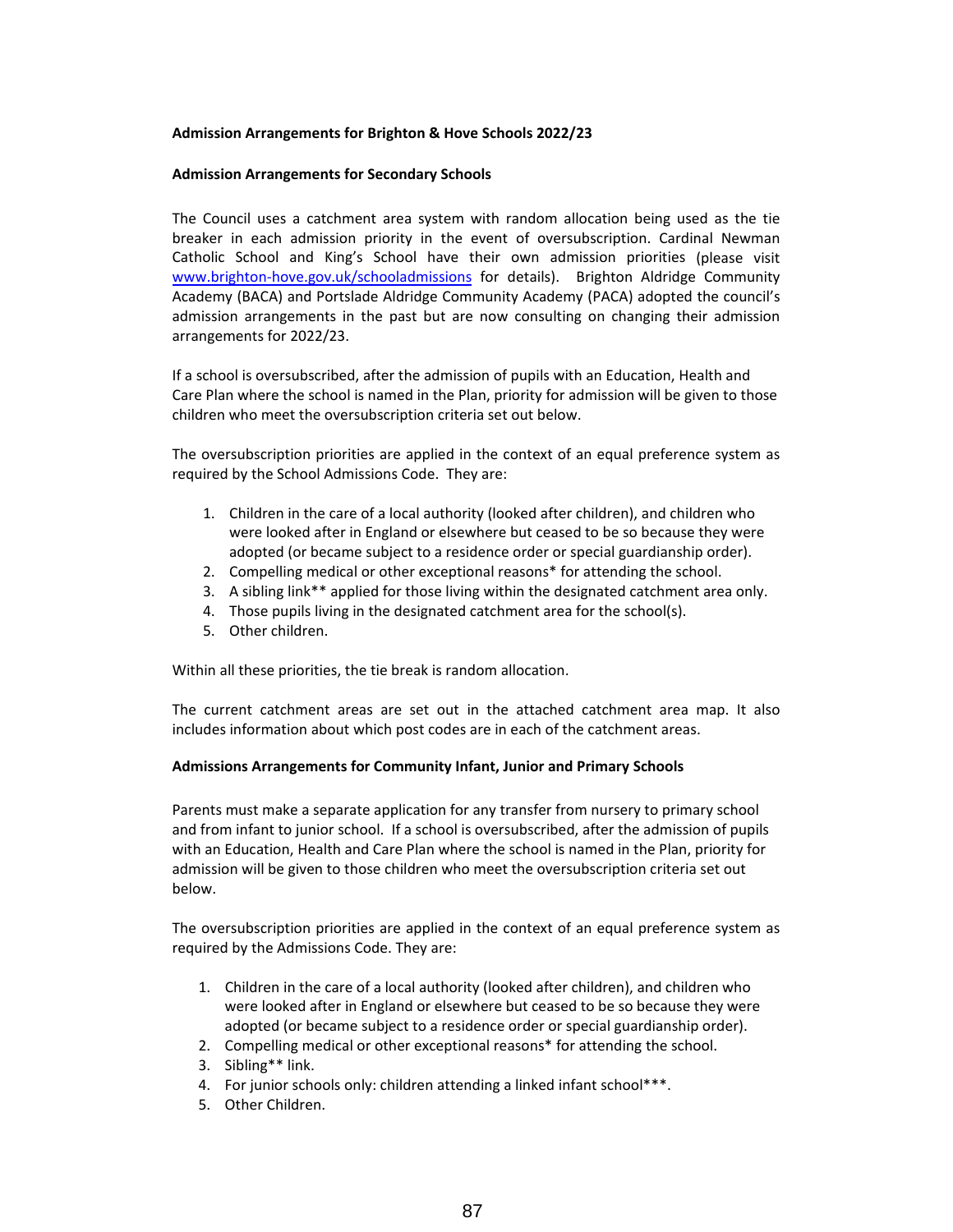Within all these priorities, the tie break is home to school distance which will be measured by the shortest route from the child's home to the nearest of the school's gates. This will be measured by specialist computer software based on Ordnance Survey data. It measures using the road network supplied by Ordnance Survey and some other public rights of way which are paved and lit. Routes across public parks or open spaces will not be accepted. When using roads for measurement purposes the computer measures along the middle of the road. It measures from the address point in the property to the nearest point on the road network and from there to the nearest of the school's gates to the child's home. No other measurement systems will be used for school admissions decisions. Where the home addresses of two or more pupils are an equal distance from the school (eg. two children living in the same block of flats) and only one place remains available at the school in question, the place will be allocated randomly by computer to one of these pupils.

## **Late applications –**

If an application is returned after the closing date without good reason it will be considered after all the on‐time preferences have been dealt with and school places allocated to them. If there is a good reason for the application being late, such as a recent house move to Brighton & Hove, it will be considered as on-time if it is received by 20 January (Secondary) or 8 March (Infant, Primary & Junior) and is accompanied by independent supporting evidence demonstrating why the form is late, e.g. solicitor's letter confirming exchange of contracts or a recently signed tenancy agreement.

Applications submitted after the closing date listing revised preferences will only be considered from July onwards **unless** there has been a house move. This is to ensure that parents and carers who do this do not gain an unfair advantage over others by having the opportunity to list more than three preferences.

**Home Address ‐** The school admissions team will allocate school places using the address at which a child lives on the closing date for applications 31 October (Secondary) or 15 January (Infant, Primary & Junior) although late changes of address will be considered if proof of address is received by 20 January (Secondary) or 8 March (Infant, Primary & Junior). Only one address can be used for admission purposes even if the pupil spends equal time at two households. If it is unclear what is the pupil's main address this will be taken as the address where the child is registered with a doctor.

**Deferred admission ‐** Children start school in the school year during which they have their fifth birthday. Children are allowed to start full‐time in September or can defer admission or attend part-time until they reach compulsory school age. Children become compulsory school age in the term after their fifth birthday. Children whose fifth birthday falls between 1 September and 31 December may defer or attend part time until January. Children whose fifth birthday falls between 1 January and 31 March can defer admission or attend part time until the start of the summer term. Children whose fifth birthday is between 1 April and 31 August don't become compulsory school age until the following September however they can also defer admission or attend part time until the start of the summer term. Where a place is deferred it will not be given to another child provided the place is taken up by the beginning of the school term following the child's fifth birthday and within the school year that the offer was made.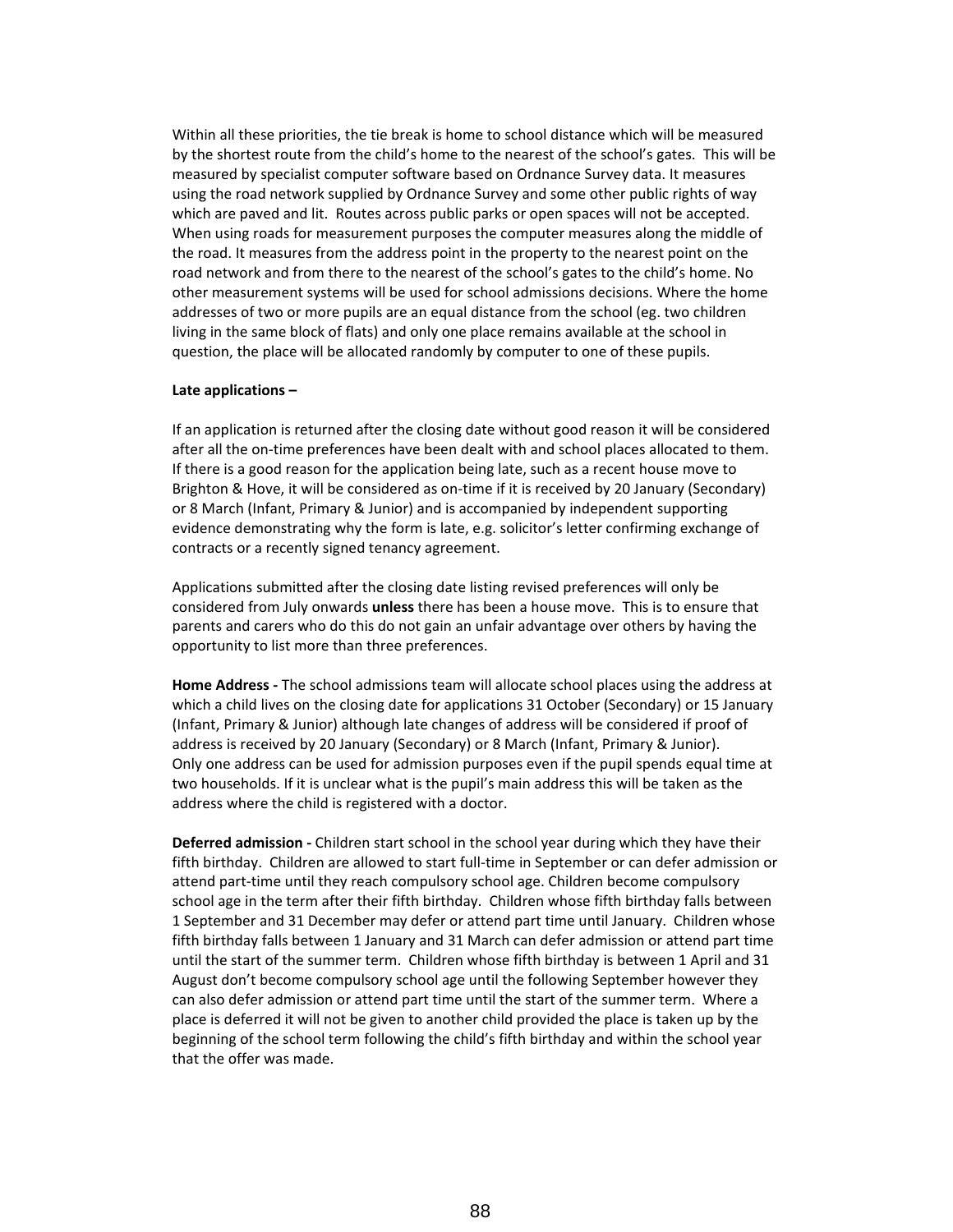Parents can request for a 'summer born' child to start school **outside of their normal age group,** and be admitted to reception rather than Year 1 as detailed below.

#### **Admission outside a normal age group ‐**

Parents who are applying for their child to have a decelerated entry to school, i.e. to start later than other children in their chronological age group, should initially apply for a school place in accordance with the deadlines that apply for their child's chronological age.

Parents who are applying for their child to have an accelerated entry to school, i.e. to start earlier than other children in their chronological age group, must initially apply for a school place at the same time that other families are applying for that cohort.

Applications should be accompanied with the additional form to request that the child is educated out of year group. Reasons for the request and any evidence to support the case should be included with the form. Evidence could include: information about the child's personal, social, emotional development and academic development; If relevant, medical history and views of a medical professional; whether the child has previously been educated out of year group and whether the child was born prematurely.

The admission authority, will consider each case on its merits taking into account the child's best interests and either agree or refuse the request on that basis. Where the council is the admission authority, the views of the headteacher of each school will be sought before a decision is taken. Late requests will be considered up until 8 March (Infant, Primary and Junior) or 22 January (Secondary) if there is good reason why the request could not be made by the closing date for applications. Requests made after this date will not be considered. Parents will be made aware of the outcome of the request for admission out of year group before national offer day and reasons for the decision will be shared with them.

## **Waiting lists –**

The council holds waiting lists for community schools, BACA, PACA and Bilingual primary school. Pupils who have not been offered one of these schools as their first preference will have their name added to the waiting list for this school. Parents can request that their child's name is also added to the waiting list for their second and/or third preference school by contacting the school admissions team. Waiting lists are held until  $31<sup>st</sup>$  December at which point pupils' names will be removed from the list. Parents can keep their child's name on the waiting list for the following term by contacting the admissions team in the last week of each term to request this. Pupils are added to waiting lists according to the oversubscription priorities listed above and consequently a pupils name can move down the list as well as up. Waiting lists for secondary schools are called reallocation pools. Each time the council is able to offer a place, or places at a school with a reallocation pool, the list is re‐ randomised and the place allocated to the child at the top of the list.

Late applicants will also be added to waiting lists as soon as possible after they apply. Late changes of preference (revised applications) will be added to the waiting list for the new preference as soon as possible from July onwards. The pupil's name will be removed from the waiting list for the previous preferences.

#### **Notes:**